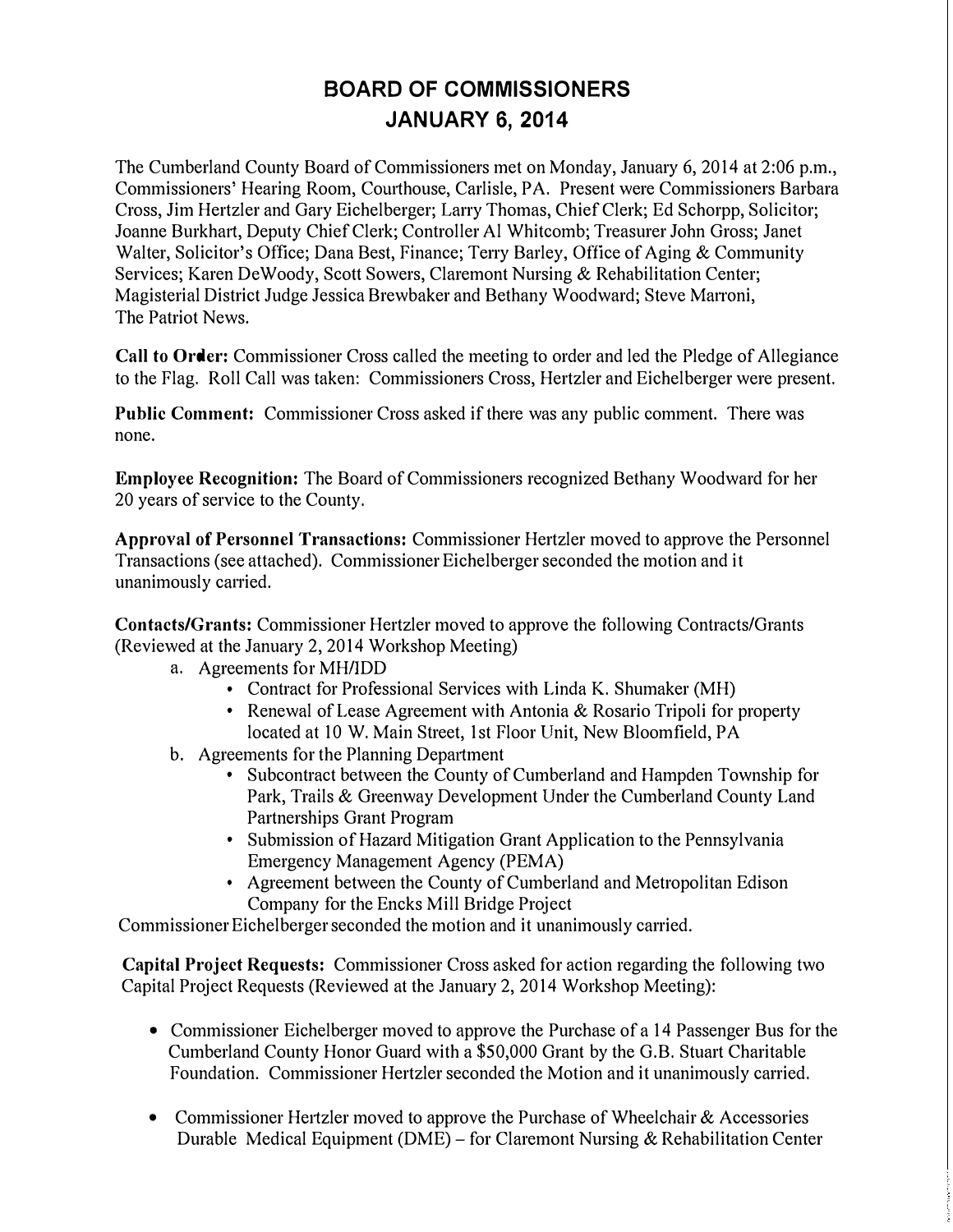in the amount of \$18,221.32. Commissioner Eichelberger seconded the motion and it unanimously carried.

**Acceptance of Grant:** Commissioner Hertzler moved to Accept the Durable Medical Equipment Grant in the amount of \$18,221.32 from the Pennsylvania Department of Public Welfare, Office of Long-Term Living for the Claremont Nursing & Rehabilitation Center. Commissioner Eichelberger seconded the motion and it unanimously carried.

**Apprnval of Bid Award:** Commissioner Cross moved to approve the Bid Award for Renovations to the Lower Levels of the "C" and "D" Buildings at Claremont Nursing & Rehabilitation Center (Reviewed at the January 2, 2014 Workshop Meeting) as follows: General – East Coast Contracting, Inc.  $-$  \$1,077,700.00; Plumbing – Jay R. Reynolds, Inc. -\$284,400.00; HVAC - Midstate M/E - \$324,900.00; Electrical - Midstate M/E - \$474,900.00. Commissioner Hertzler seconded the motion and the motion carried with Commissioner Eichelberger voting nay.

Commissioner Hertzler shared his comments regarding the Bid Award (see attached).

Commissioner Eichelberger shared his comments regarding the Bid Award. He said a more thorough strategic review needs to be completed before any decision about Claremont Nursing & Rehabilitation Center's future can be made. It is not a matter of preserving financial viability as it is a matter of a turnaround. In his opinion, the Center is already not viable and the last of the reserves are being drawn down. Commissioner Eichelberger stated he is not willing to support this investment because of significant drawdown of the last remaining reserves. The long-term prospects of the operation will need to be reviewed to make the best decision for the nursing home residents, their families, as well as the taxpayers in the County.

## Approval of Reappointments to Tri-County Regional Planning Commission:

Commissioner Hertzler moved to approve the following two-year Reappointments to the Tri-County Regional Planning Commission: Scott Wyland and Daniel Flint as Cumberland East Representatives, Brian O'Neill as the Cumberland Central Representative and Al Bienstock as the At Large Cumberland Representative. Commissioner Eichelberger seconded the motion and it unanimously carried (see attached).

**Approval of Reappointment to the Cumberland County Industrial Development Authority (CCIDA):** Commissioner Eichelberger moved to approve the three-year Reappointment of Charles Wilson to the Cumberland County Industrial Development Authority (CCIDA). Commissioner Cross seconded the motion and it unanimously carried.

**General Disbursement Transfer Authorizations:** Commissioner Eichelberger moved to approve the following General Disbursement Transfer Authorizations:

| a. | 12/23/13 | 880.51<br>$\mathbf{s}$   |
|----|----------|--------------------------|
| b. | 12/27/13 | \$3,006,374.67           |
| c. | 12/27/13 | 1,078.71<br>$\mathbf{s}$ |
| d. | 1/3/14   | 38,325.97<br>SS.         |
| e. | 1/3/14   | \$1,969,007.39           |

Commissioner Hertzler seconded the motion and it unanimously carried.

**Acceptance of Monthly Reports:** Commissioner Cross moved to accept the Monthly Reports: Register of Wills, Veterans Affairs. Commissioner Hertzler seconded the motion and it unanimously carried.